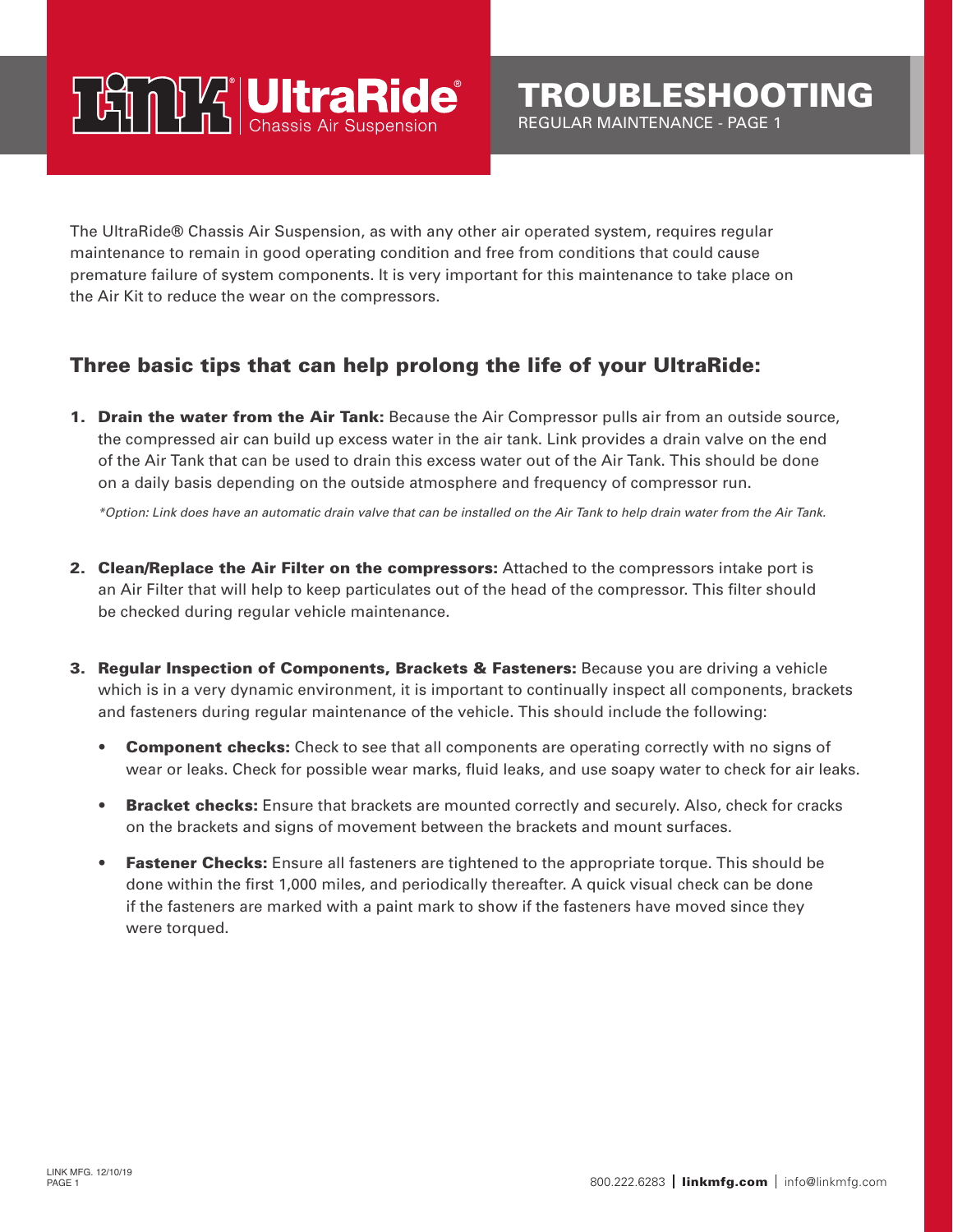## **TAMPY UltraRide**

Now that we have reviewed maintenance, what do you do if you find some problems during the inspection? There are several options for handling these issues:

- **1. Review the Owners Manual:** Search for possible tips and troubleshooting suggestions for the problem. If you do not have a copy of the Owners Manual, they are available on our website, www.linkmfg.com. Please make sure you have the model number of the Suspension or Air Kit you are working on.
- 2. Contact the Installer of the suspension: Check to see if they can help diagnosis the problem and come up with a solution.
- 3. Contact a local Authorized Service Dealer or Truck Service Center: They may be able to diagnosis the problem, and work with Link Mfg. to find a solution.
- 4. Contact Link Mfg. Directly: Link will help to troubleshoot the issue and find a solution.